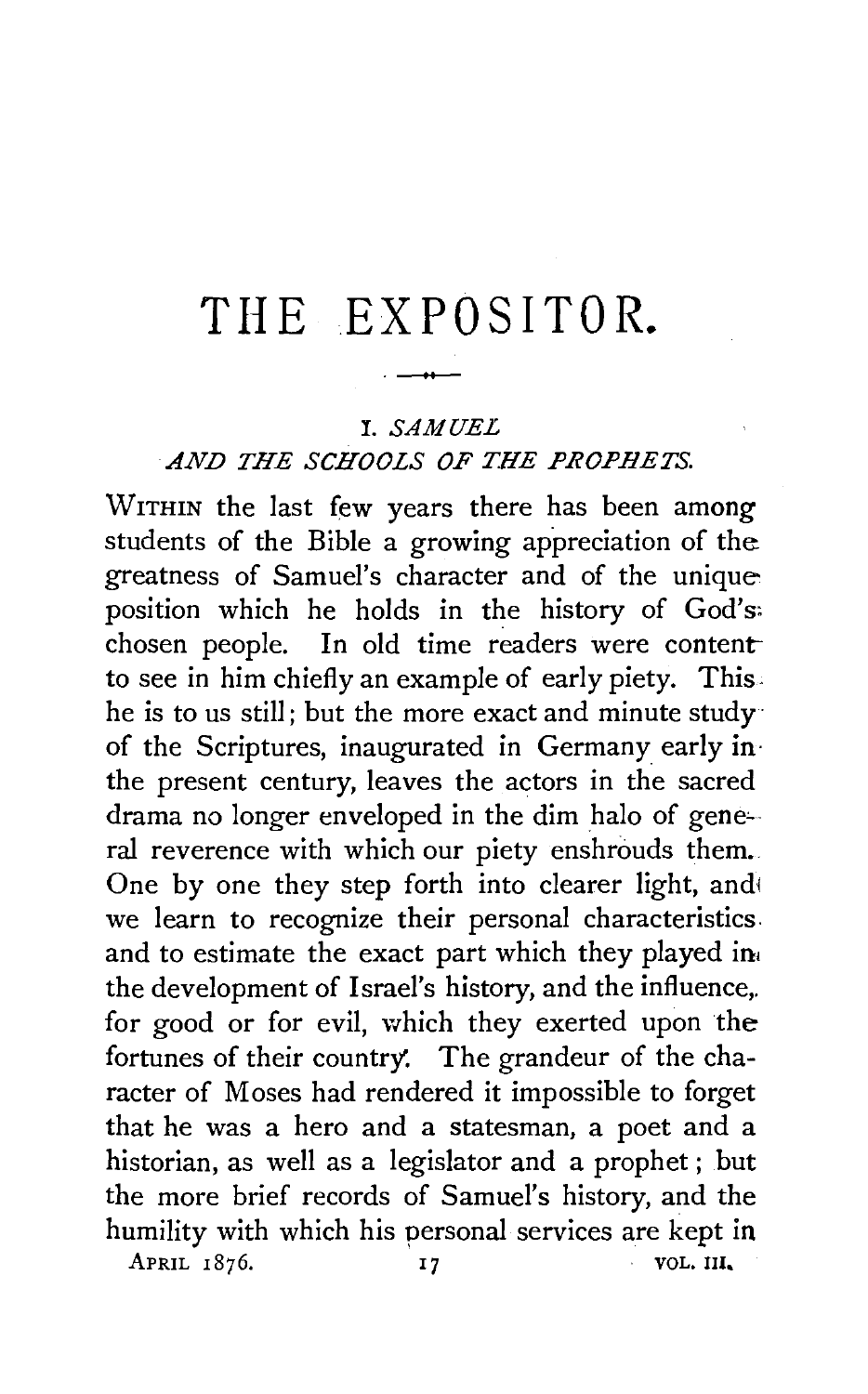the background, had prevented men from appreci-· ating the fact that he was the second founder of Israel's greatness. Nor was it merely the political institutions of his country which he placed upon a sounder and more lasting basis; he gave it also intellectual life. The schools of the prophets rapidly raised Israel to a height of culture, regarded by neighbouring nations with such wonder, that the name and court of Solomon are to this day looked upon in the East as the symbols of more than human knowledge. And they wrought also for higher ends. The religious institutions of Moses had never possessed more than a superficial hold of the people till Samuel's time. It was the men trained in Samuel's :schools who completed the work which Moses had begun, and gave life and energy to the principles ,of the Theocracy and to the legislative enactments in which those principles were embodied.

I purpose, therefore, before giving a minute description of this portion of Samuel's work, to cast a general glance at the state of things which existed politically, socially, and morally at the time when God raised him up for the renovation of Israel. His youth apparently was spent in a period of comparative prosperity for his country. At the commencement· of the Book of Samuel we find the supreme power no longer held by one of those impromptu warriors, raised up from time to time by the Divine Providence, to maintain Israel's independence, and subsequently called to the helm of the State by the popular voice. Though men like Gideon may have possessed political aptitudes, as a rule the Judges were soldiers chiefly, fit to act in times of emergency;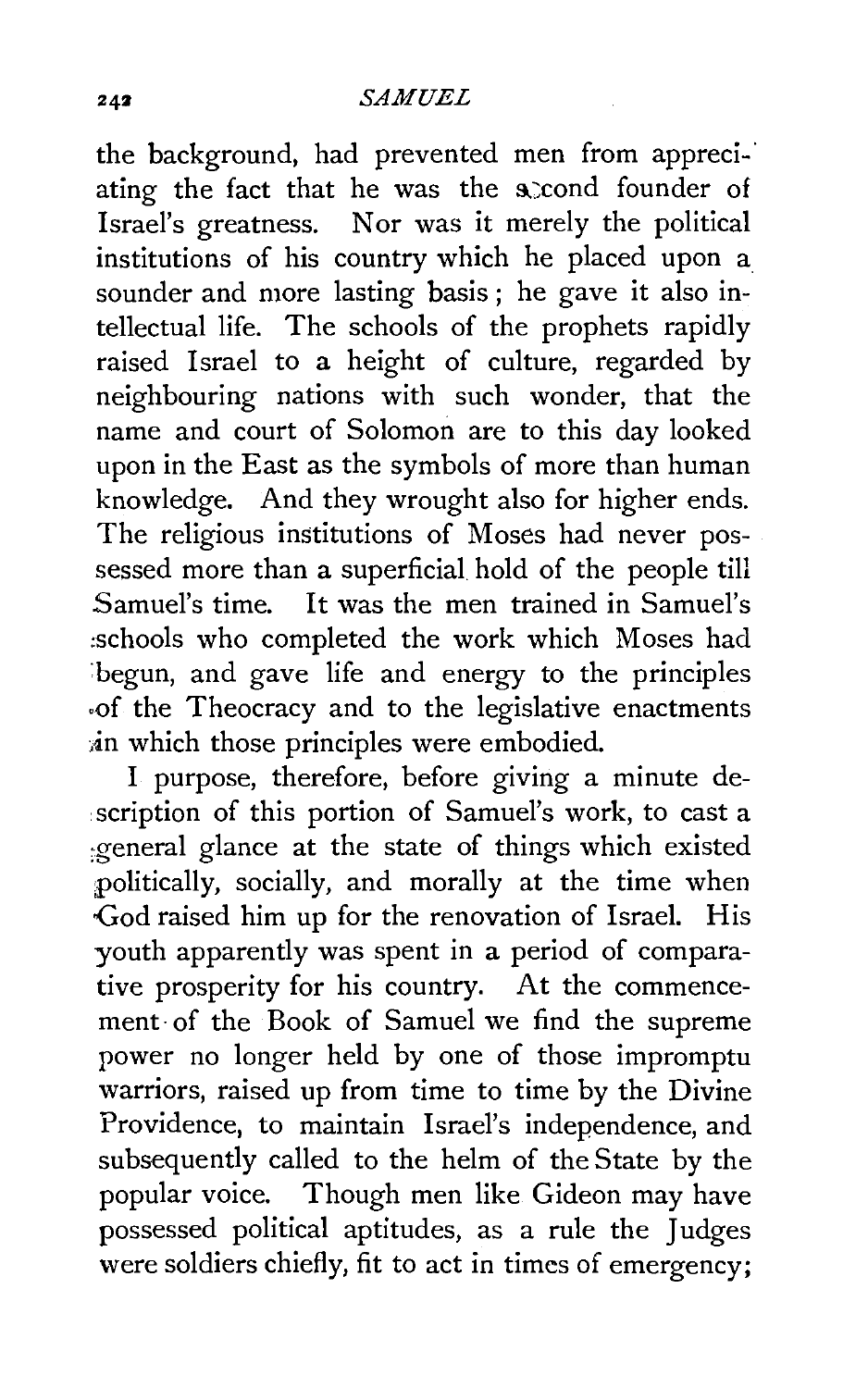but when the danger had passed away they retained probably but little authority except in their own district ; and the tribes were governed by their local chieftains and the heads of the great houses. Samson, the last of these judges, was of all the least fitted by nature for the cares of government. His life was a series of acts of personal and individual prowess, by which he warded off for a time the growing danger of his country, then threatened with utter subjugation by the Philistines; but even to resist their. encroachments we never find him uniting the people for a collective effort, nor shewing any of that constructive power in which lies the secret of a statesman's lasting success.

Yet he did accomplish much. His strength and energy, his ready wit, his joyous spirits in the presence of terrific dangers, his hardihood and selfconfidence, all combined to make him a popular hero and to invest the struggle with the Philistines with a poetic interest. As men well understand now, the imagination plays a far vaster part in the formation of a nation, in its elevation to greatness, and in the maintenance by it of its rights and liberties, than was supposed in the prosaic commencement of this century, before we had seen how much a nation can and will do for an idea. And to this ennobling part of man's nature the feats of Samson appealed, and the contest with the Philistines—then growing daily in intensity, and which, till the times of David was a struggle not for supremacy merely, but for national existence — was carried on with higher courage and stronger hope because associated with many a tale of the merry-hearted and thoughtless Nazarite, whose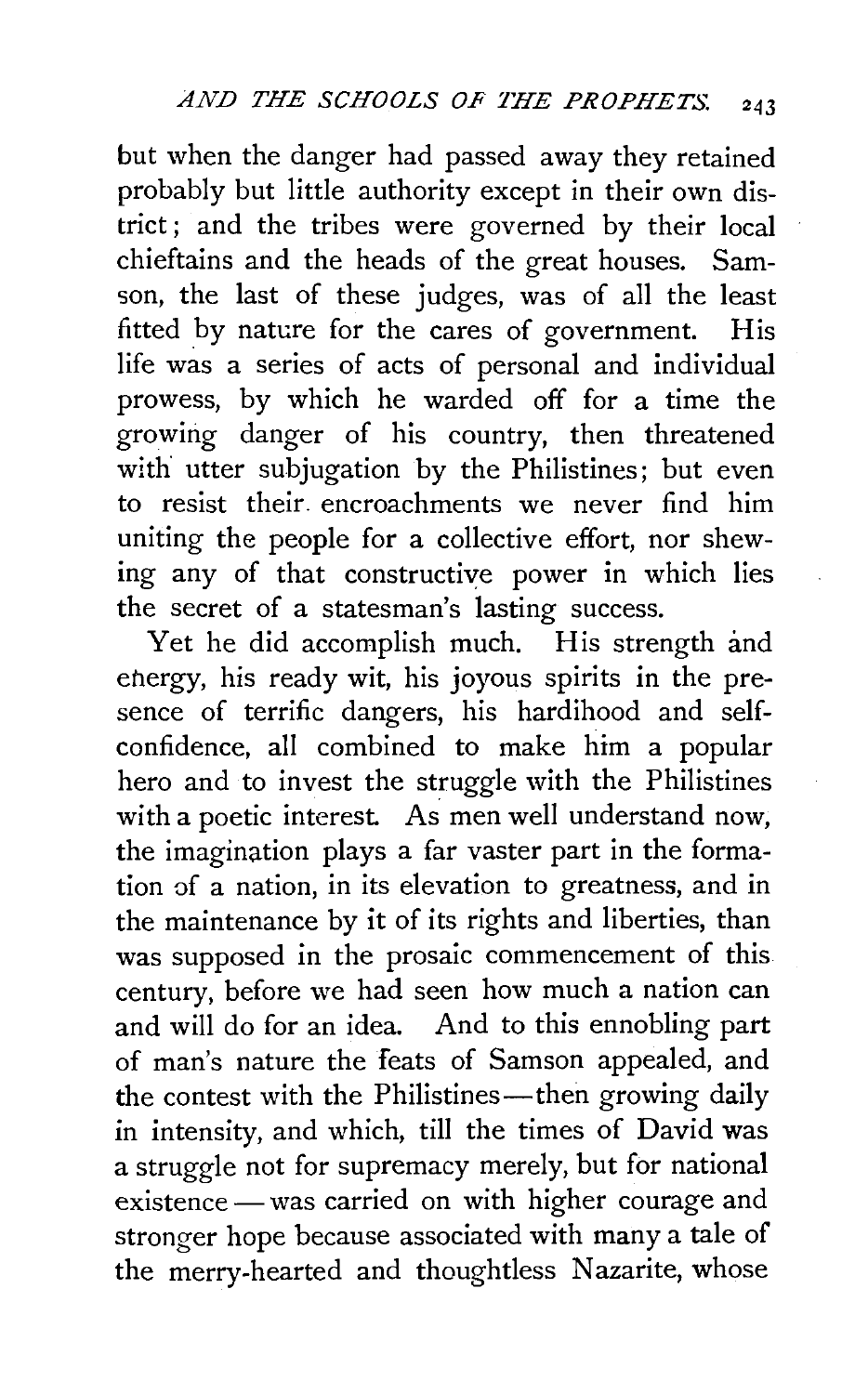lot it was ever to be taken unawares, but always. with lightsome spirit and hardy vigour, to hurl back destruction on his foe, till at last he broke his vow and his strength departed from him.

He passes away, and we have a long break in Israel's history. When the narrative begins again we find ourselves in quite a different state of things. The office of judge is now united with that of high priest; but Eli, the high priest, is of the family of Ithamar, and though his grandson, Ahiah, and his great-grandson, Abiathar, inherited the priestly office, it quickly reverted, in the person of Zadok, to the line of Eleazar; and so contemptuously was the line of Ithamar regarded by the Jews that no genealogy of its chiefs is to be found in the Books of Chronicles. In spite of their services in David's days, and of their fearful sufferings in his cause at Nob, they seem to be treated like a proscribed race. What are we, then, to imagine ? Was Eli a usurper, who had deposed the elder line from the priesthood ? We think not. There is not a word in the denunciation of ruin upon Eli's house (1 Sam. iii. II-I4) which suggests any other reason for its fall than the iniquity of Eli's sons. His own character is always represented to us as that of a good and holy man.

Still it is not probable that he inherited the priesthood, and the judgeship was of the nature of an elective office, to which some hero was called by the national voice. He could have attained to his high rank only by his own personal merits ; and just as afterwards the priestly office seems to have been combined by Samuel, though only a Levite, with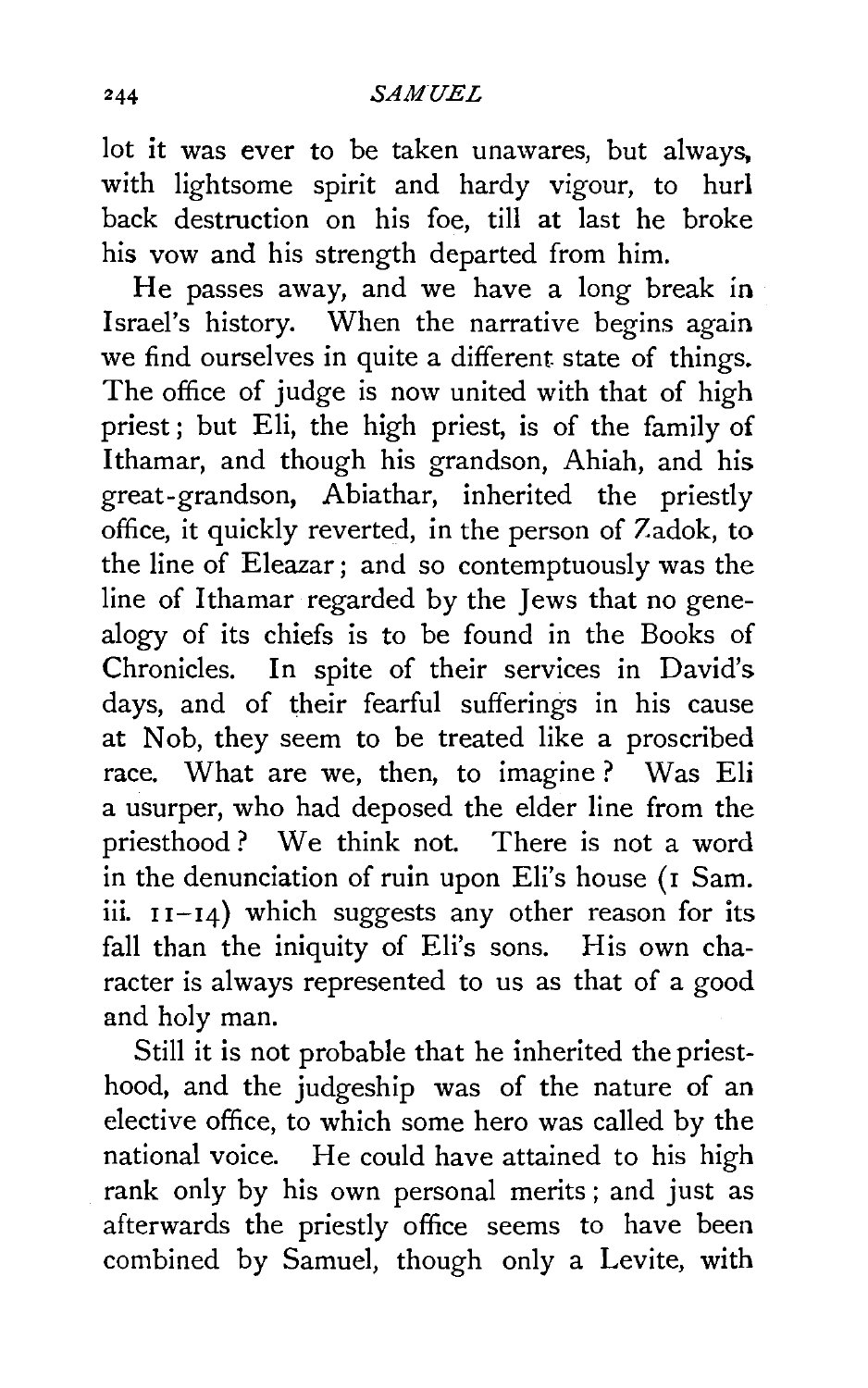that of judge, so, probably, when Eli had become judge the high priesthood also came to him, upon some vacancy, as part of his general supremacy. As a descendant of Aaron he had the necessary qualification of priestly birth, and his foremost place in the national esteem made it impossible for any member of the elder line to compete with him. But the state of things disclosed in the narrative makes us feel sure that Eli won his power by political qualities. When the Book of Samuel opens, everything is quiet and peaceful. The people are reposing under the shelter of a vigorous ruler ; and if danger is looming in the remote distance, it is because power and license have corrupted his sons. At Shiloh, in the leading tribe of Ephraim, where the Tabernacle had been set up by Joshua, Eli had evidently been long dwelling in safety, and the people came there from time to time in full security, both to take part in the holy rites of religion and to bring their suits before him as their civil ruler.

But as he advanced in years his power fell into unworthy hands. Not only did his sons not inherit his high mental qualities, but they were bad and unholy men. And far more depended then upon the personal qualities of the ruler than is the case now. There was none then of that apparatus of government which now will go on mechanically for a long time ; all depended upon the force of will and character possessed by the ruler. Eli, it seems, had been careless in the training of his sons. Appa· rently he had married late in life; for his eldest grandchild Ahiah was but two or three years old when Eli died, at the age of ninety-eight. And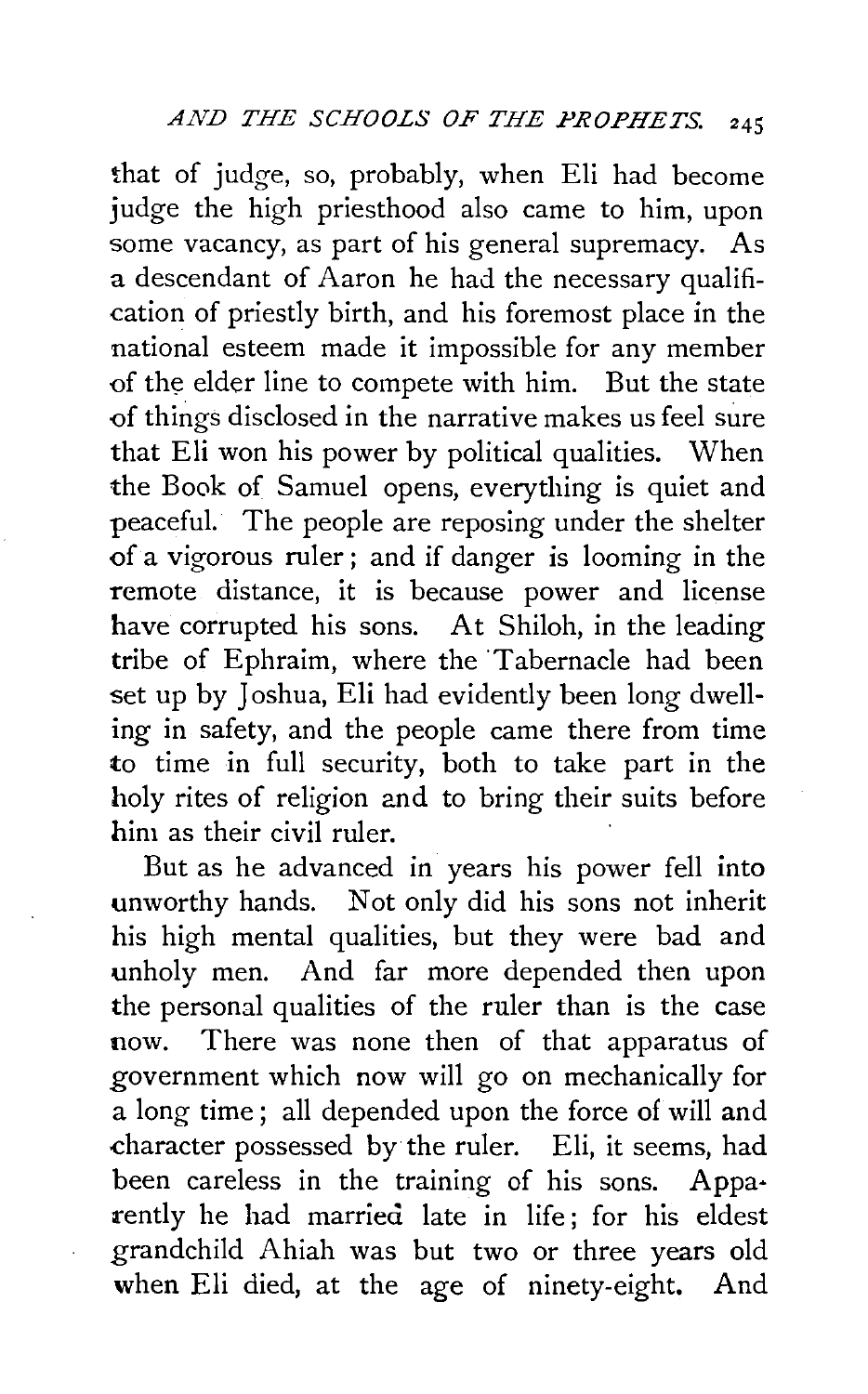### *SAMUEL*

occupied with the cares of government, and with all an old man's fondness for the children of his old age, he restrained them not, but let them run wild in youthful riot and excess. And so, when they had grown to man's estate, and the strong arm of the father had become weak with increasing years, all things changed for the worse. Idolatry raised its head again, and with it discontent and disaffection spread throughout the land. The Philistines, ever on the watch, saw their opportunity, and gathered themselves together to take advantage of Israel's decay ; and Eli's long reign ended in bitter disaster.

Yet even here we see proofs of his previous greatness. He had so welded the nation together that it gathers as a whole to repel the Philistine attack. It is no question of desultory efforts, such as Samson had made, but an army in regular order goes forth to the battle. It is defeated, and about four thousand men are slain ( $I$  Sam iv. 2). But even then we find nothing of that helpless feeling which had made the men of Judah reproach Samson for prolonging the struggle with the foe. They had said to him, " Knowest thou not that the Philistines are rulers over us?" (Judges xv.  $11$ ). Now the feeling is one of surprise at their defeat. It was something new, and they ask: "Wherefore hath the Lord smitten us to-day before the Philistines ?" ( $I$  Sam. iv. 3.) There must have been many a successful campaign in Eli's earlier days before he could have changed the temper of the people so thoroughly.

But now Israel fell. Dragging the Ark with them to the war, to raise their flagging spirits in the coming struggle, they contended with the Philistines afresh.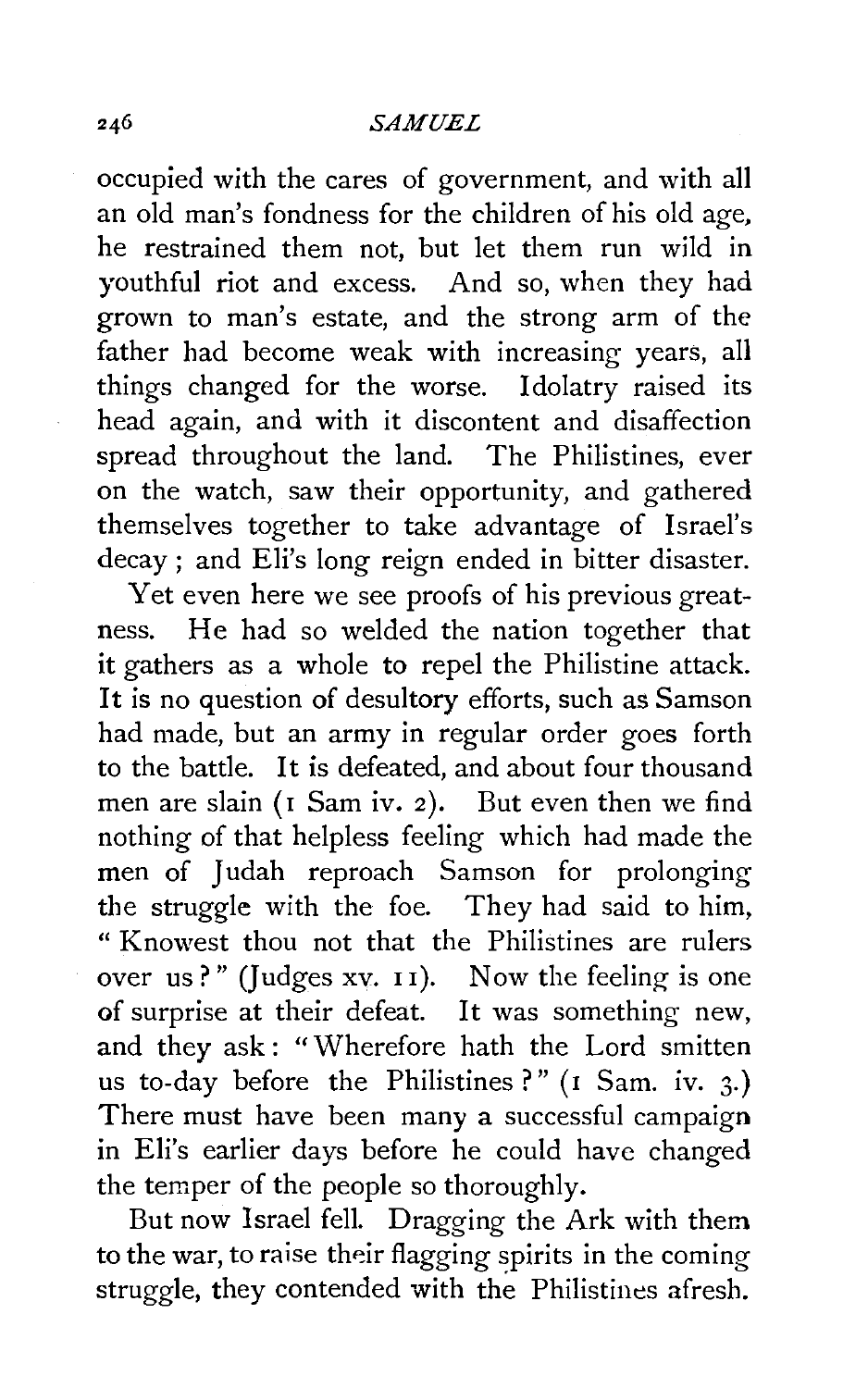The combat was long and fierce ; and we read that the Philistines fought, not as men used to victory, but as those who felt that their lot might be bondage to Israel, and Israel fought as men with memories full of deeds of ancient valour. But finally the Philistines prevailed. There fell of Israel thirty thousand footmen, the ark of God was captured, and the two sons of Eli slain.

At this time Samuel was about twenty years of age, and probably had not gone in person to the war, but remained at Shiloh, as a minister of the sanctuary. And when the news of the national disaster reached him there, apparently it was owing to his zeal and diligence that the Tabernacle, with the sacred furniture and records, were all preserved. How he removed them from Shiloh we do not know ; but after so severe a battle, the enemy would move but slowly. Very possibly it was in a subsequent campaign that Shiloh was utterly destroyed, with such barbarous thoroughness that it never again became one of 'the religious sanctuaries of the nation, but was regarded with a shudder of horror by the people for successive generations (Jer. xxvi.  $9$ ) and its name never heard without pain.

In this terrible crisis of the nation Samuel became its deliverer. The death of Eli's sons had left no one round whom the people could gather, and for a long time the Philistines pushed their advantage to the utmost. Parts of the country they entirely subdued ( $\bar{1}$  Sam. vii.  $\bar{1}4$ ); the rest they compelled to pay tribute. At the beginning of Saul's reign we read that the disarmament of Israel had been so complete that they had not even been permitted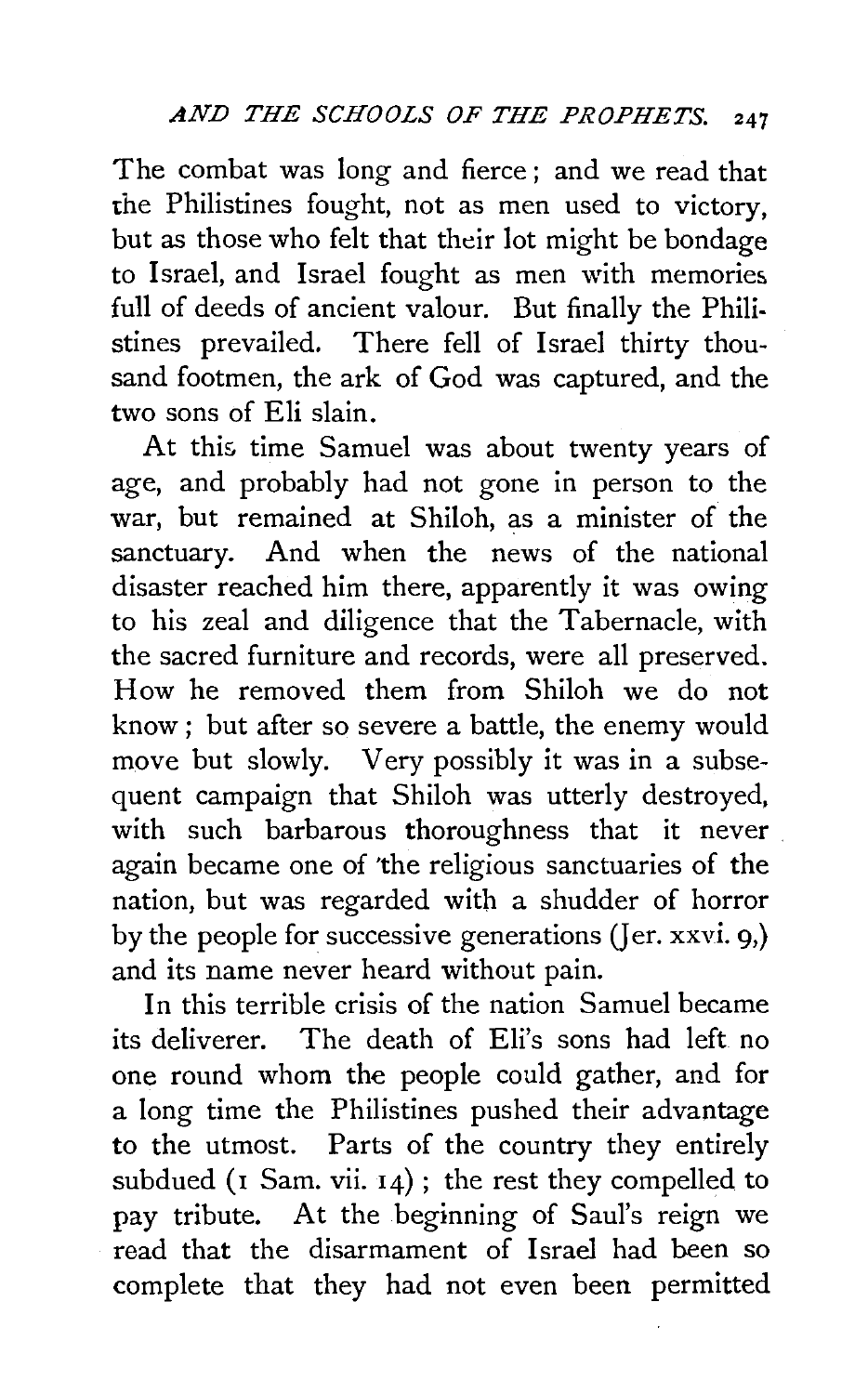to retain such tools as were used in the armourer's trade (Chap. xiii. 19); swords were rarities found only in the hands of princes like Saul and Jonathan *(ib.* 22); and the Philistines had even garrisons in such positions as left the entire country at their mercy (Chap. xiv. 1).

Now Samuel does not appear to have been a great warrior. His arms were not those of physical force, but of justice and piety. And as the overthrow of Eli's house and the disastrous issue of his reign had been caused by the spread of that moral corruption of which his sons had set the example, so it was by working a reformation among the people that Samuel raised the nation again to comparative independence. But it was a slow process. For twenty years the people groaned beneath the yoke of Philistine oppression ; gradually, nevertheless, the teaching and example of Samuel wrought upon their consciences, and at length the time had come when they on their part were ready to abjure their idols, and return by an act of national repentance to Jehovah ; and Samuel was ready on his part to face the political consequences of what the Philistines would regard as an act of rebellion.

At Mizpah, in the tribe of Benjamin, not far from Jerusalem, the national convocation was held, and after twenty years of death Israel revived again. It was a sad and tearful meeting, and as Samuel pleaded with the people, and shewed them that their misery was the result of their sins, they determined with unanimous consent to put away their idols and to cleave wholly to the Lord. And as they fasted and poured out water upon the ground, the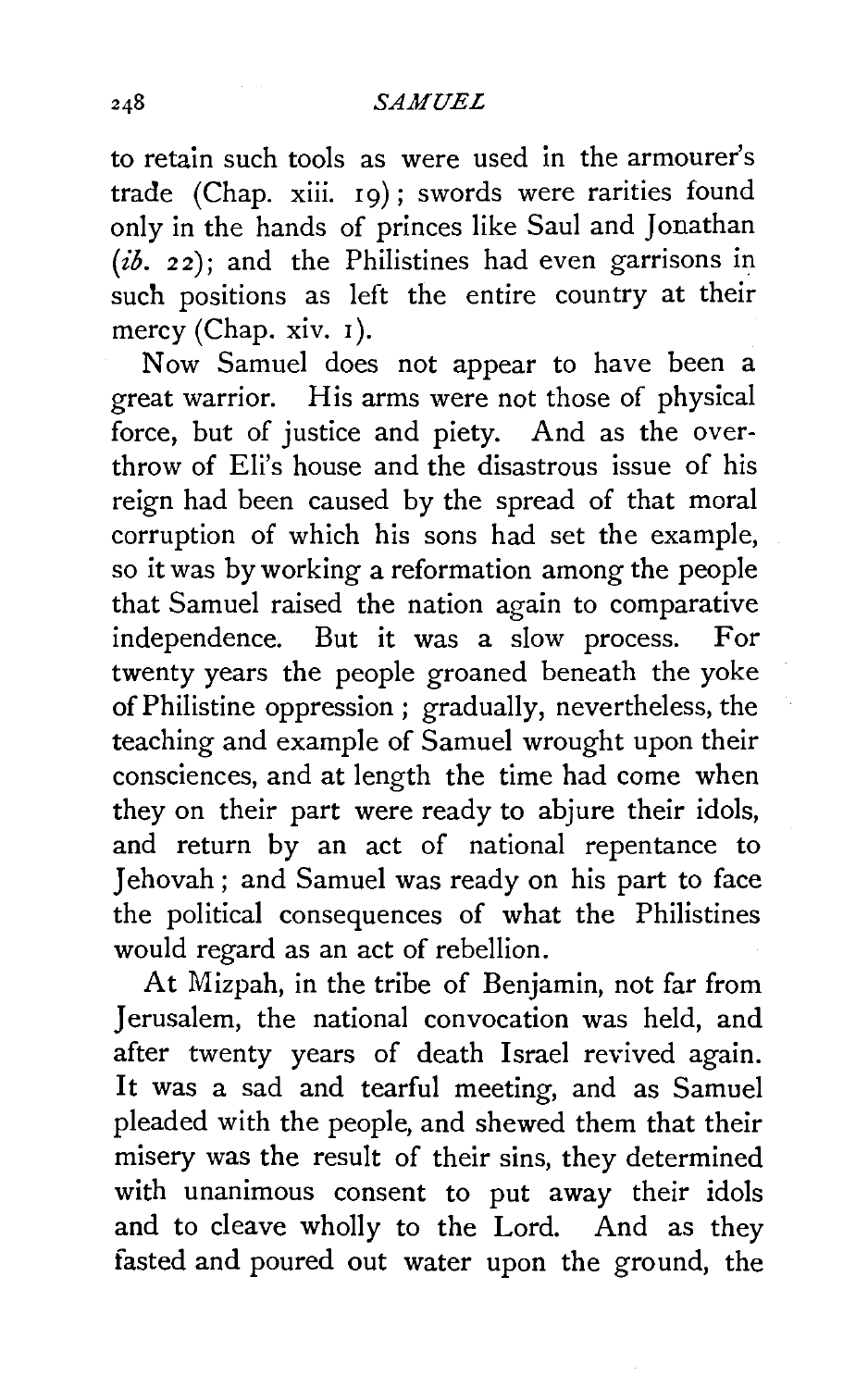mutterings of distant warfare began to be heard. The Philistines were gathering their hosts to punish their refractory subjects; and Israel, unarmed, broken in spirit by long bondage, and unused to war, trembled at the sound. But they remained stedfast to abide the issue. Gradually, by slow degrees, Samuel had won their confidence ; but it was his piety and religious character which had made them trust him. They urge him to pray for them incessantly, and so, spending their days in the same spirit as that in which the Scots prepared for Bannockburn, they awaited in fear the issue. We are not to suppose that Samuel had neglected his duties as a general. Doubtless he had posted the Israelites in a strong position, had armed and drilled them as well as he could, and prepared them for the attack. Nor were the Philistines neglectful on their side. When we read that their "lords went up against Israel"  $($ I Sam. vii.  $7)$ , we are to understand by it that the whole confederacy, united in common council, had marshalled their forces to crush, by a combined effort, the sturdy peasants who dared to strike again for freedom. And so, it may be, some weeks were spent in preparing for the fight; and well did Samuel know how to employ them. At last the Philistine host appears in sight. Samuel, at once the priest and the general of the revolters, offers a lamb as a whole burnt offering, and pours forth earnest prayers to God. As the flames mount heavenward the Philistines rush forward to the attack. But a tempest gathers, and a crash of mighty thunderings breaks forth over their heads. Panic-stricken they hesitate : it seems as if the voice of God forbade their advance.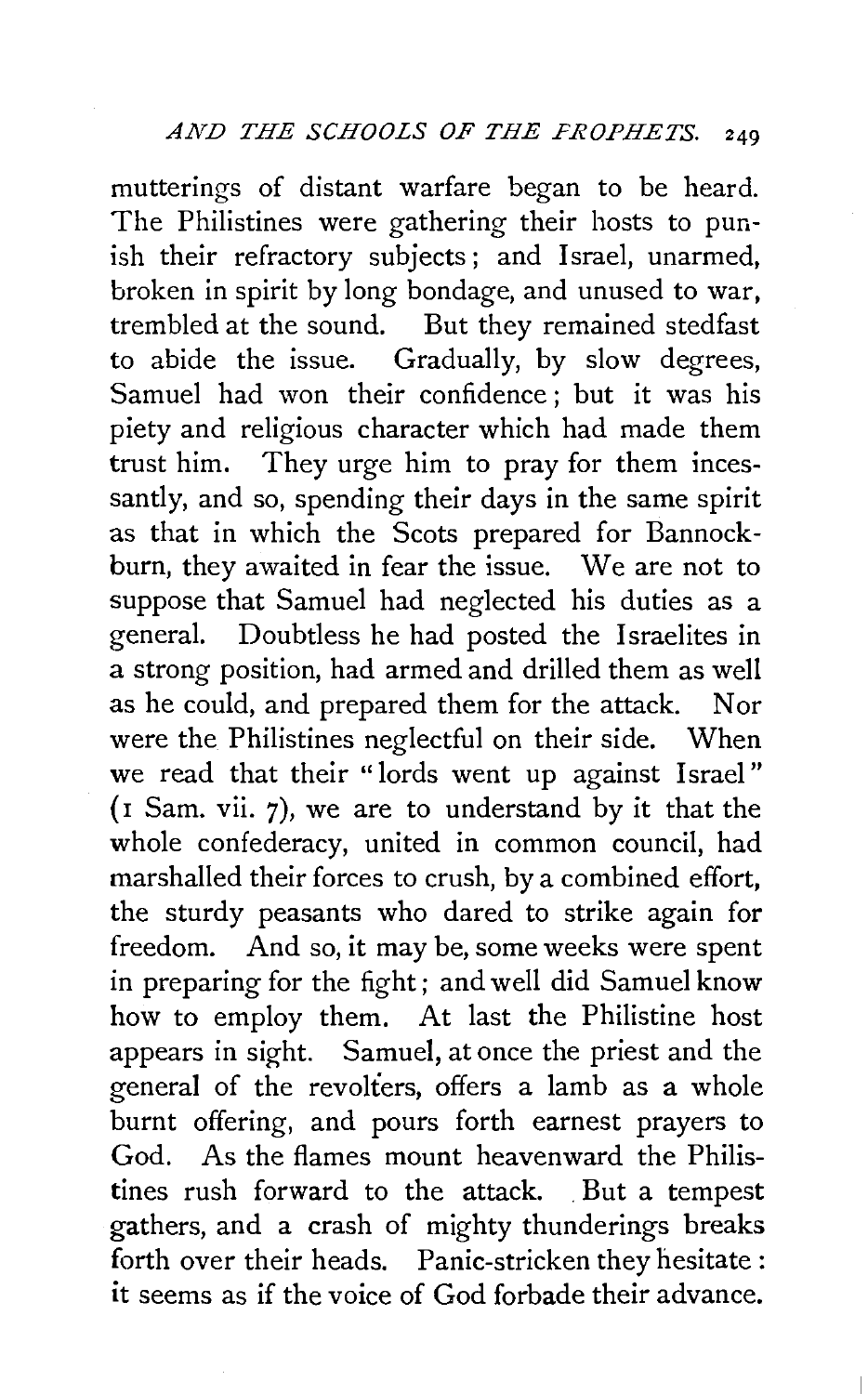### *SAMUEL*

To Israel the thunder was the symbol of Jehovah's presence, the token that Samuel's prayers were heard ; and as he gives the signal for the onset, they dash forward. Armed only with clubs and stones and the implements of agriculture, their exulting spirits gave them an easy victory over the foe, and Israel recognized in Samuel the hero whose prayers had given them the victory. By general acclaim Samuel became Israel's judge, and the land had rest all his days.

Of the way in which he judged Israel we have but one general record, which shews, however, the conscientious manner in which he discharged his civil duties. Once in each year he went on circuit, not indeed through a large extent of country, but through the chief cities of Benjamin (I Sam. vii. 16). The other tribes probably were governed by their local chiefs, but with a general acknowledgment of Samuel's supremacy; for when, in Chap. viii., after the lapse of a lengthened period, the history is resumed, we find the elders of all Israel assembled unto him, urging him to choose one who should reign over the whole nation and unite its disjointed energies into a firm and compact mass.

The reason given was the degeneracy of Samuel's sons. If not licentious, like the sons of Eli, they were corrupt and avaricious, and perverted judgment for bribes. Now, probably, Samuel had noticed this long before. Naturally he had looked to his sons to aid him in his duties, and had been disappointed. Probably, also, he had felt the responsibilities of his ·office weigh heavily upon him, and, with that conscientiousness which had made him go in person